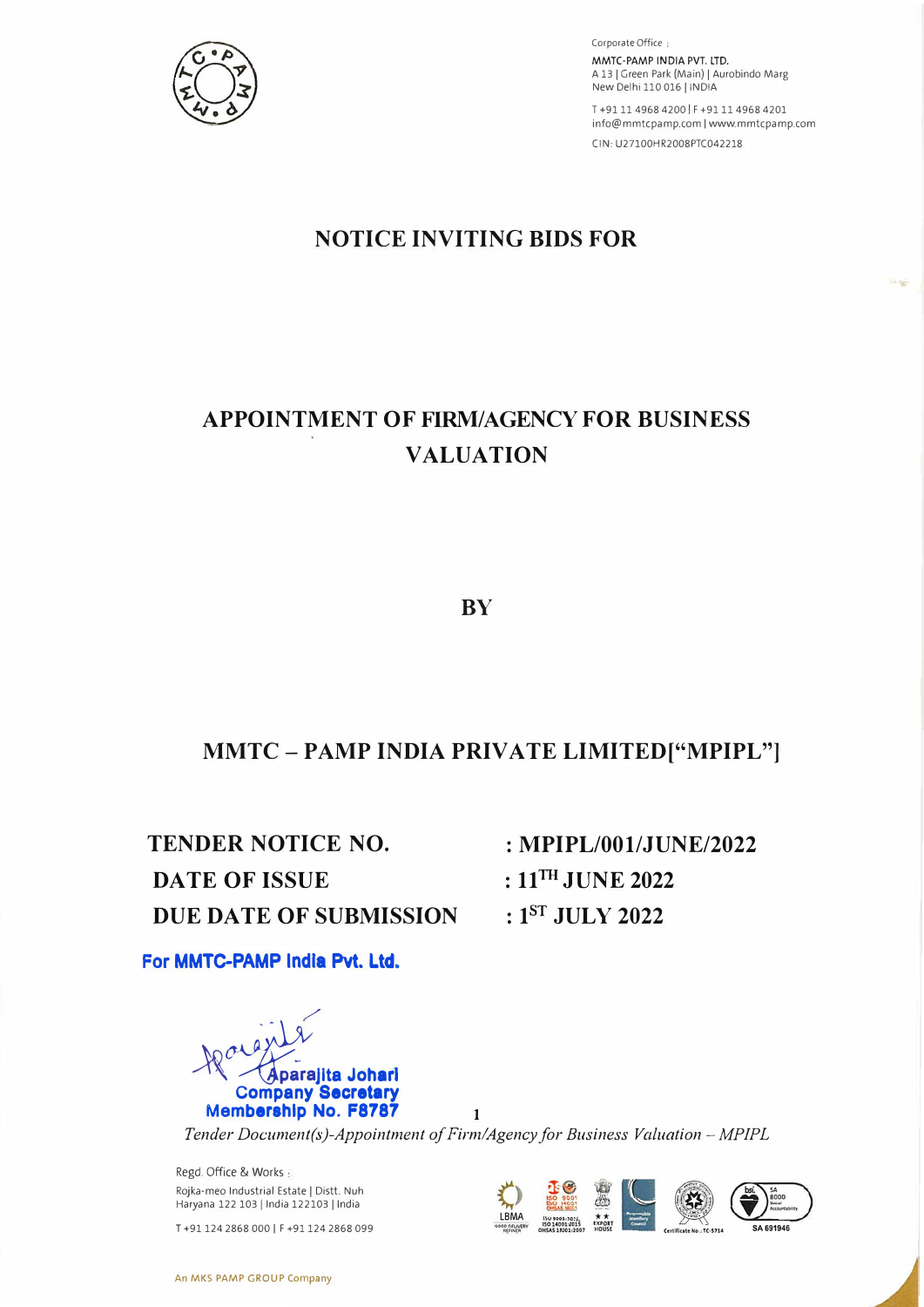# **Table of Contents**

| Sl. No.        | <b>Contents</b>               | Page |  |  |  |  |
|----------------|-------------------------------|------|--|--|--|--|
| 1              | Invitation to bid             | 03   |  |  |  |  |
| $\overline{2}$ | Terms of Reference            | 04   |  |  |  |  |
| $\overline{3}$ | Eligibility Criteria          | 05   |  |  |  |  |
| $\overline{4}$ | Terms of Appointment          | 06   |  |  |  |  |
| 5              | <b>Instruction to Bidders</b> | 08   |  |  |  |  |
| 6              | Formats                       | 10   |  |  |  |  |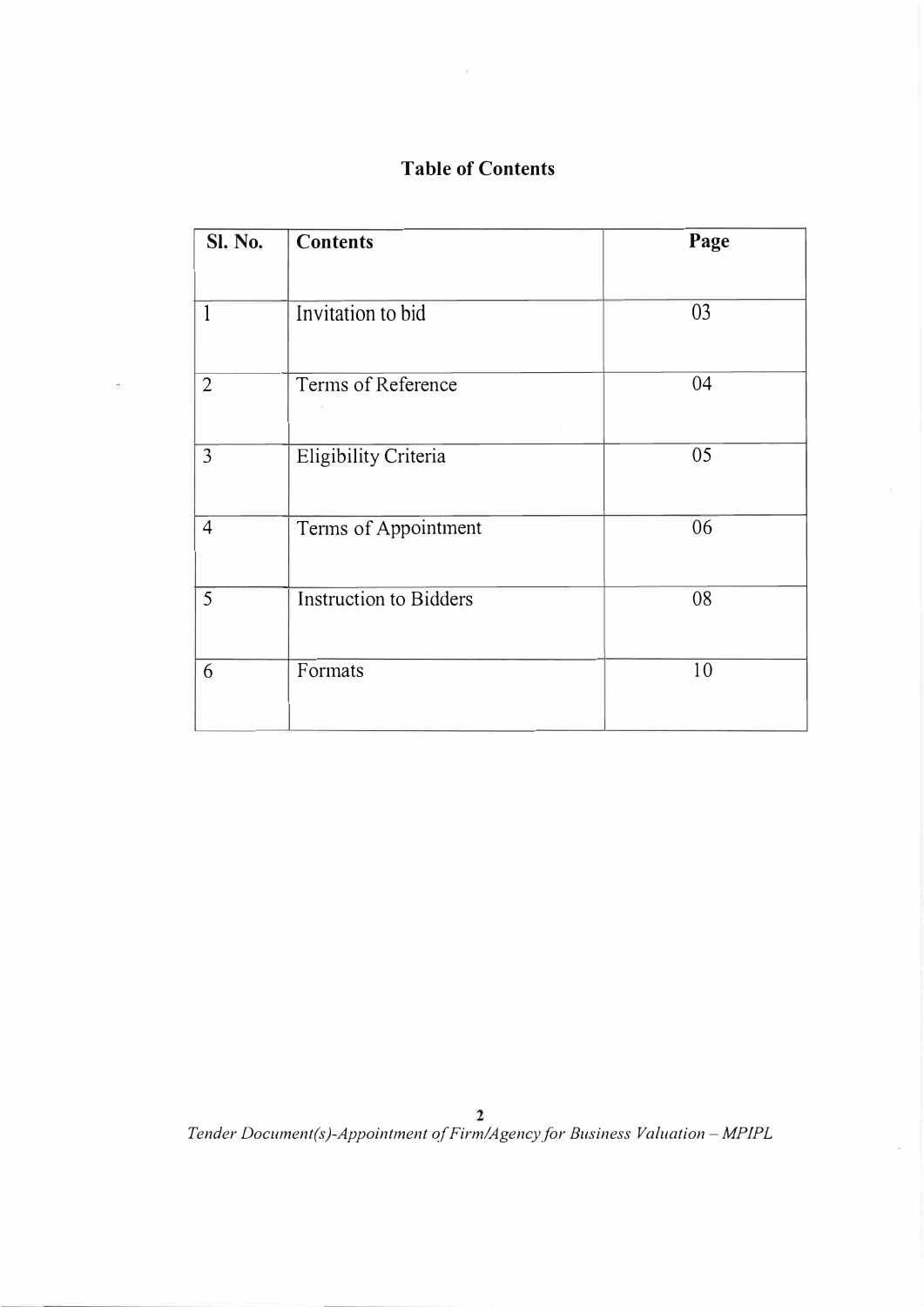#### **INVITATION TO BID**

MMTC - PAMP India Private Limited["MPIPL"] invites sealed bids from eligible firms/corporations/agency to provide services such as business valuation and incidental services through this Request for Proposal (RFP).

Bids must be delivered to the address given below on or before July 1st, 2022, at 2:00 p.m. 1ST] at the following address, addressed to "The Company Secretary".

#### **MMTC - PAMP INDIA PRIVATE LIMITED**

#### **A-13, Second Floor, Green park (Main), Aurobindo Marg,**

#### **New Delhi -110016**

#### 011-49684219, Fax 011-49684201

Interested bidders may obtain further information from the office of MMTC - PAMP India Private Limited, at A-13 Second Floor, Greenpark (Main), Sri Aurobindo Marg, New Delhi-110016, India. The time- table for bid process is as follows:

| Date of issue of RFP/Tender on the website     | $11th$ June 2022 at 11:00 A.M.[IST]              |
|------------------------------------------------|--------------------------------------------------|
| Last Date & Time for receipt of RFP/Tender/Bid | 1 <sup>st</sup> July 2022 up to 02:00 P.M. [IST] |
| documents                                      |                                                  |
| Date & Time of Opening of Bids [including]     | 4 <sup>th</sup> July 2022 at 03:00 P.M.[IST]     |
| Financial]                                     |                                                  |
| Place of Opening of Bids                       | At MPIPL office address mentioned above          |
| <b>Contact Person</b>                          | (a) Aparajita Johari                             |
|                                                | Tel: 011-49684219/9953510384                     |
|                                                | aparajita.johari@mmtcpamp.com                    |
|                                                |                                                  |

Official tender documents have to be downloaded from the website of MPIPL at www.mmtcpamp.com under the link- https://www.mmtcpamp.com/reports.

No further discussion/ interface will be granted to bidders whose bids have been disqualified. MPIPL reserves the right to accept or reject in part or full any or all the offers without assigning any reason whatsoever.

Any further clarification/corrigendum/modifications/additional information relevant for the Tender document(s) shall be issued/available on the website of the Company at the link mentioned above.

#### **For MMTC - P AMP India Private Limited**

**Sd/- Aparajita Johari, Company Secretary**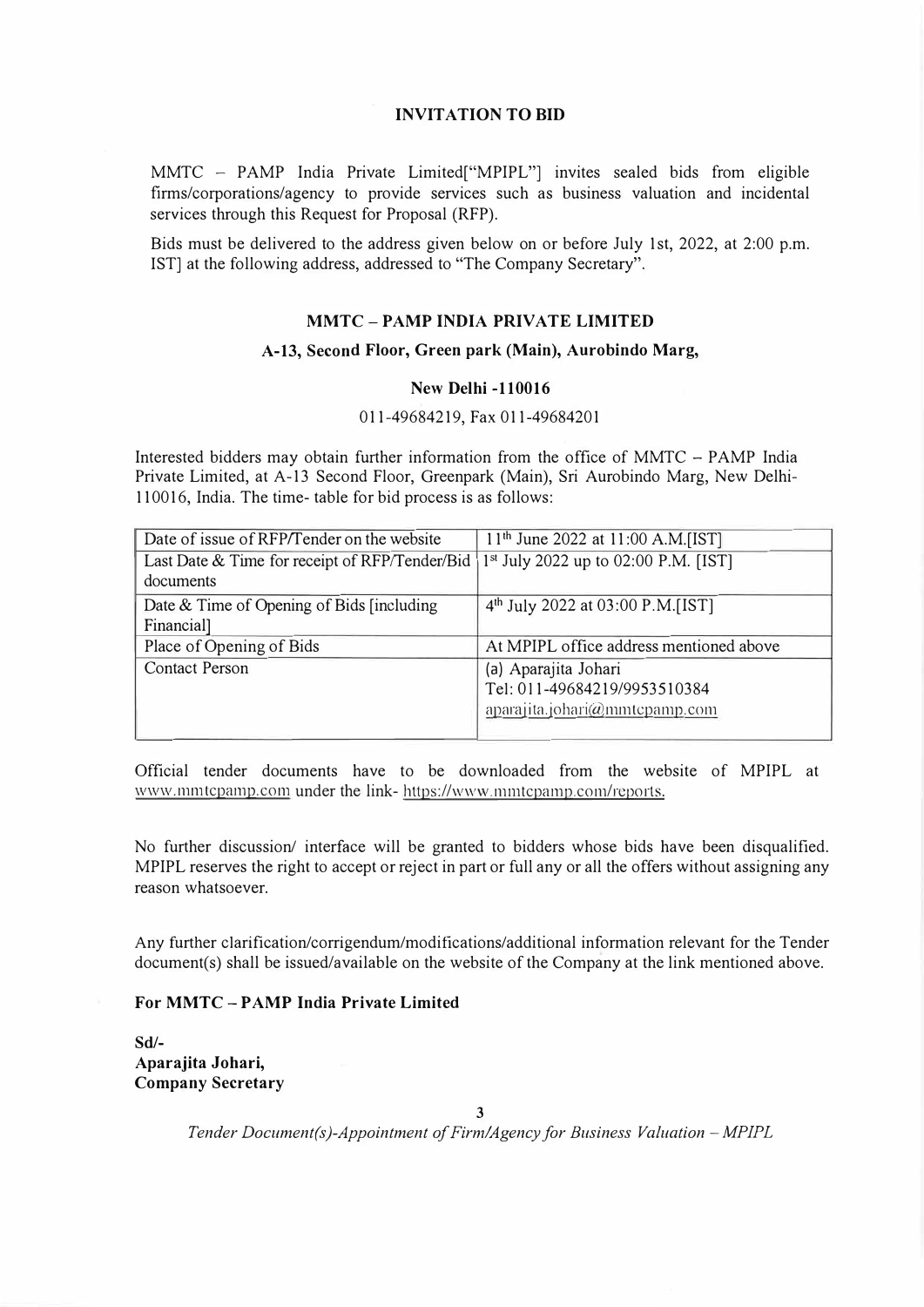### **CHAPTER I**

# **TERMS OF REFERENCE**

### **1. Background:**

1.1 MMTC - PAMP India Private Limited (MPIPL) is undertaking an exercise for the valuation of its business as a part of a periodic review for its shareholders ("Business Valuation"). Therefore, MPIPL has decided to appoint an Agency/firm for assessing the value of the Company's business in accordance with accepted valuation principles and applicable law.

### **2. Objective of the Assignment**

2.1. The objective of this assignment is to complete the Business Valuation of MPIPL (all business including those of its wholly owned subsidiaries) for an assessment reporting for its shareholders.

# **3. Scope of the assignment:**

- 3.1 The scope of work for the said engagement is to carry out Business Valuation of MPIPL along with various sensitivity scenarios including but not limited to:
	- a) Review of MPIPL's business and growth drivers and commercial assumptions.
	- b) Develop a detailed financial model for the business of the Company, including subsidiaries, with sensitivity analysis.
	- c) Develop industry outlook for the next five years including demand projections for gold/silver.
	- d) Adoption of suitable valuation method /approach(s) such as Asset Approach, Market Approach, Income Approach, Discounted Cash flow method, Book value etc. to arrive at a fair Valuation of the business of the Company.

The scope of work mentioned above is only indicative and not exhaustive.

- 3 .2 The deliverables of the job shall be:
	- 1. Submission of draft Valuation Report within 15 days of issuance of Letter of Award [LoA].
	- 11. Submission of final detailed Valuation Report within one week after receipt of MPIPL's comment/concurrence.
	- iii. An excel based Valuation Model for the business of the Company used for generating final Valuation Report  $-$  editable which can be used by MPIPL subsequently, capable of running scenarios / sensitivities under different assumptions.
	- 1v. A presentation to the management of MPIPL, on the Draft and Final Valuation Report as required.
	- v. State any assumptions or limiting conditions that may affect the analysis, opinions, and conclusions.

The deliverables mentioned above are only indicative and not exhaustive.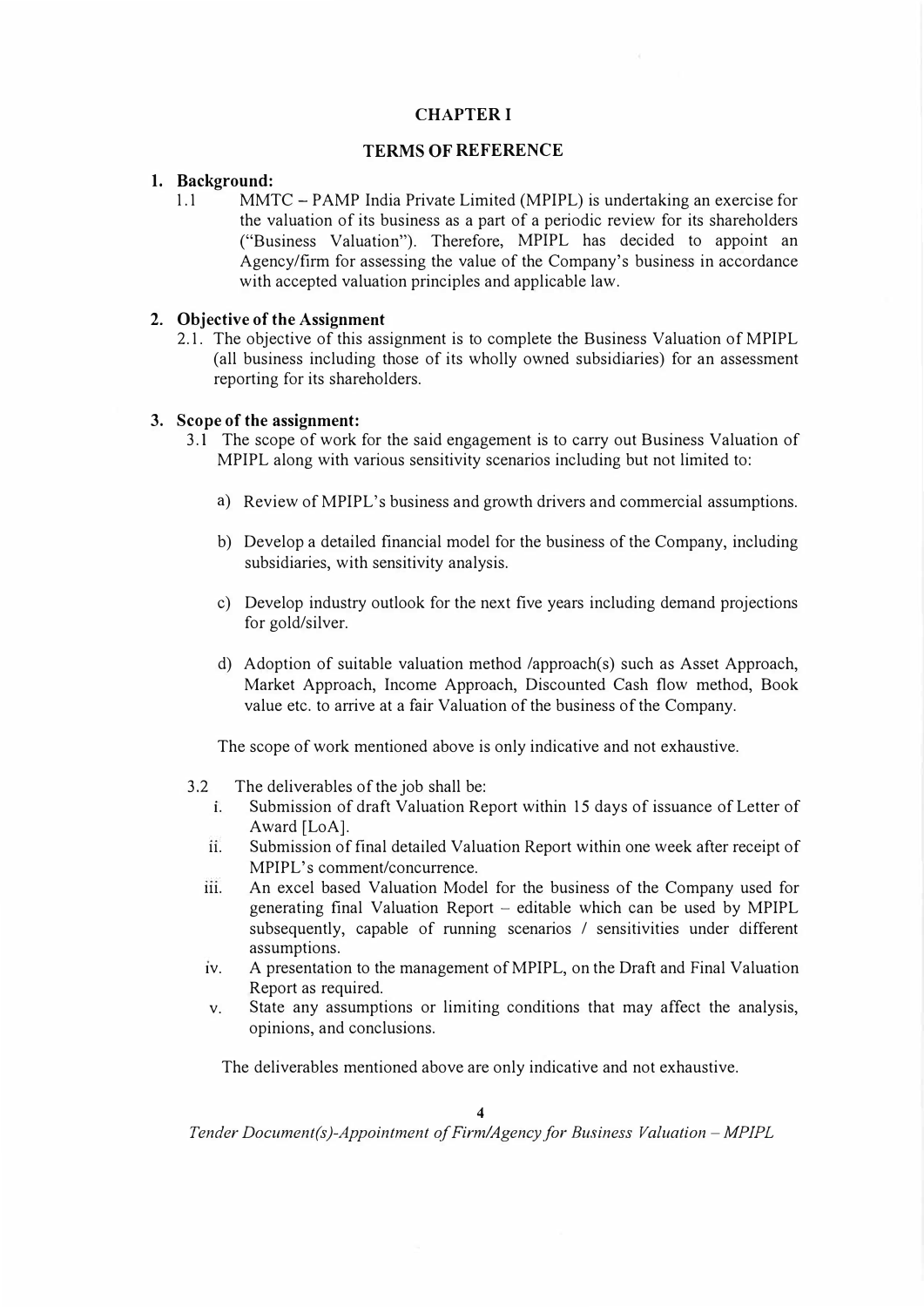### **CHAPTER-II**

#### **ELIGIBILITY CRITERIA**

- 1.1. The agency shall satisfy the following criterion / qualification to participate in the bidding process:
	- i. The agency should be a company registered under the Companies Act,  $1956/2013$ or a statutory body and shall be a Scheduled Commercial Bank or Financial Institution or an associate/ subsidiary of a Scheduled Commercial Bank or a Financial Institution or a Company/Undertaking substantially owned by Government.
	- ii. The agency should have a net worth not less than Rs. 2 crore.
	- iii. The agency should have undertaken a valuation of at least 5 similar companies (precious metals shall be given priority) in the past 3 fmancial years
	- 1v. The agency should be professionally qualified, independent and must have a prior experience in similar activities of dealing in Business valuation for the last three years.
	- v. The agency should have annual turnover of not less than Rs. 10 crore for each of the last three financial years.
	- v<sub>1</sub>. The Agency is not prohibited from undertaking the proposed activities.
	- vii. The Agency shall act with independence, integrity, and objectivity. They will undertake all valuation works without being influenced by anybody.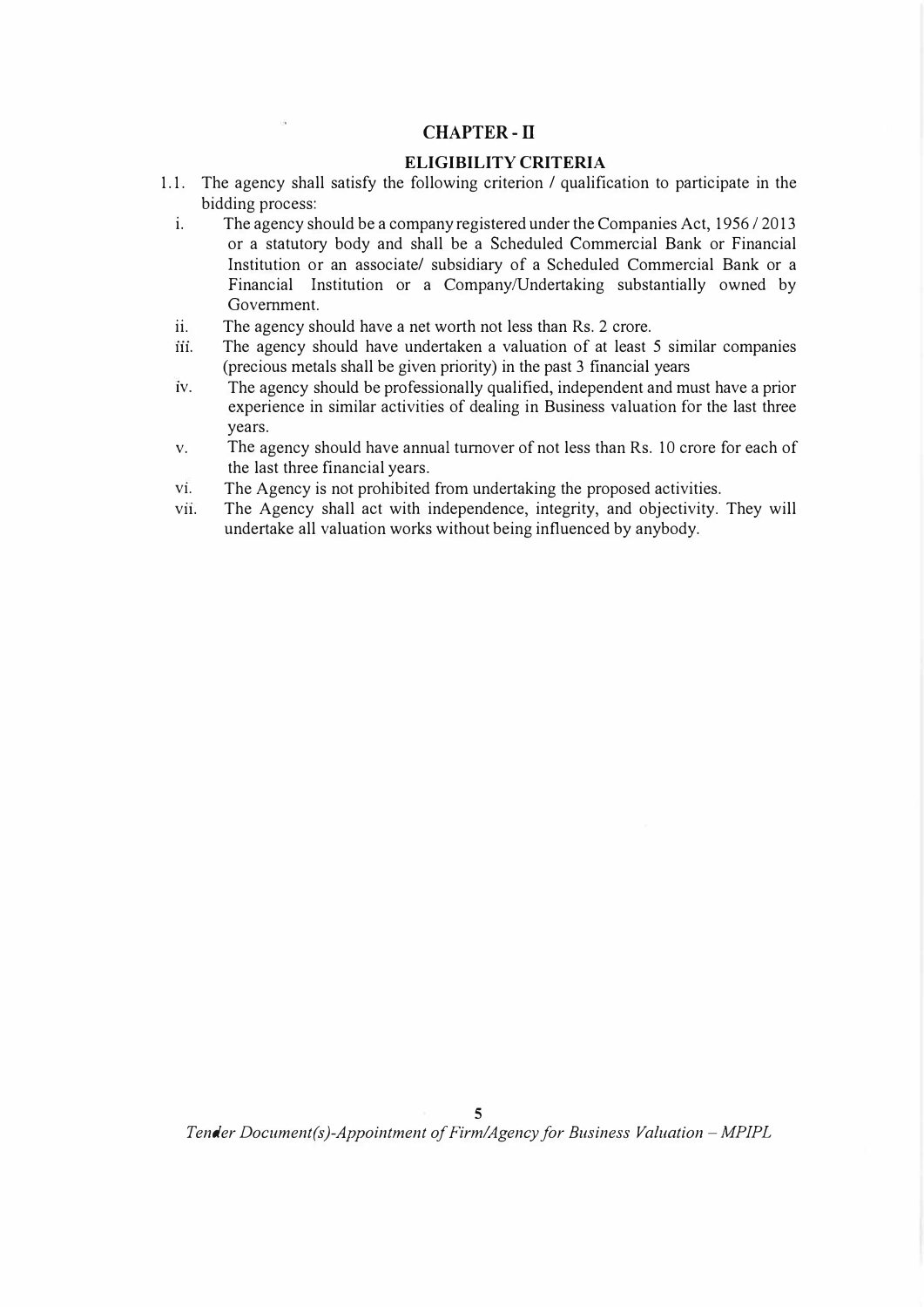#### **CHAPTER- III**

#### **TERMS OF APPOINTMENT**

#### **1. Duration of the appointment:**

The Agency shall be appointed initially for a period of I **[One) year.** However, MPIPL reserves rights to terminate the appointment or engage more agencies as may be decided by MPIPL.

#### **2. Price Basis And Payments**

The financial bid (as per **Annexure-11)** shall include all-inclusive **lump sum fee inclusive of Travelling, lodging** & **boarding expenses, TA/DA (for visits to the project site as well as Delhi if required), out of pocket expenses viz. Photostat, typing, printing, fax etc., but exclusive of GST (basis for award of assignment),** to carry out the entire work and complete the assignment as per Scope of Work. The price basis shall be firm, with no escalation provision whatsoever.

The lump sum fee and the scope of work shall also include any services, which are required for completion of the assignment but are not specifically mentioned in the Terms of Reference, in order to ensure completeness of deliverables. The Agency shall be entitled to applicable GST laws. TDS as applicable shall be deducted on the payments made to the Agency. Bills will be settled on quarterly basis and within a month from the date of receipt of bills unless any clarification is sought by MPIPL.

#### **3. Terms of Payment**

All payments would be claimed by the Agency from MPIPL on being due and would be accepted for payment by Competent Authority in MPIPL, based on the satisfactory progress and quality of the work at its sole discretion. The payment to the MPIPL under the contract shall be released after achieving the milestones as per the following terms:

| Sl.<br>No. | <b>Milestone</b>                                           | <b>Payment</b>                         |
|------------|------------------------------------------------------------|----------------------------------------|
|            | <b>Advance Payment</b>                                     | 25% of lump sum fee against submission |
|            |                                                            | of Bank Guarantee*                     |
| 2.         | On submission of draft Valuation 25% of lump sum fee Value |                                        |
|            | Report                                                     |                                        |
| 3.         | On acceptance of Final Valuation 50% of lump sum fee Value |                                        |
|            | Report                                                     |                                        |

*\*The Project agency shall provide the Bank Guarantee (BG) for amount equal to the advance amount. The BG shall be unconditional and irrevocable bank guarantee issued by a Scheduled Commercial Bank. The BG shall be returned upon acceptance of Final Valuation Report by MP/PL (BG format is attached at* **Annexure-V).** *In case Advance payment is not required to be made by MP/PL there would be no requirement of submitting a Bank Guarantee.*

#### **4. Team Composition And Team Members**

The bidder shall provide details of the number of people in the team, and the team composition to be deployed for the assignment as per **Annexure VI.**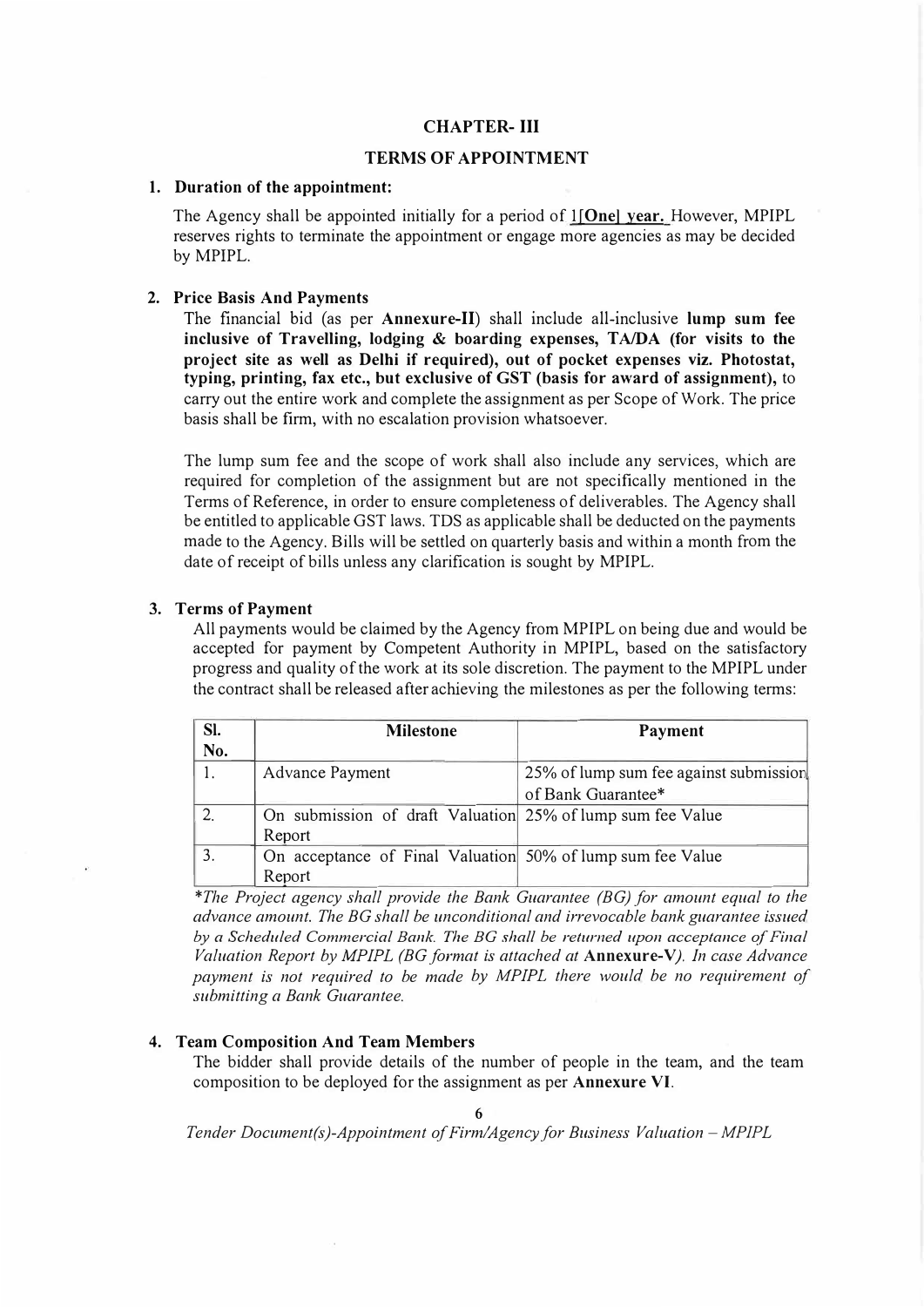#### **5. Indemnity**

The Agency shall indemnify and keep MPIPL indemnified against any claim which may be made against MPIPL or loss, which may be suffered by MPIPL on account of any negligence, wrongful action / inaction or breach of this agreement by the Agency.

#### **6. Other Terms of Appointment of Agency**

- Confidentiality and Non-Disclosure: The agency shall maintain confidentiality of the work being undertaken and shall not disclose information to any other person other than the Authorized person at MPIPL
- The Agency shall ensure that the employees of its organization also follow the policy of confidentiality and non-disclosure.
- The Agency shall not sub-contract the work to any other Agency but shall  $\bullet$ carry out the work itself.
- Consortium bids will not be allowed.
- • Commencement of Work: The Agency shall commence the valuation work after appointment procedure is completed by MPIPL.
- • The Agency shall provide the following undertakings:
	- • The Agency / company/ individual/ partnership is not blacklisted, no investigation is pending, and no court case is pending against it or a list of such court cases
	- •A bid letter form as per **Annexure** I
	- Financial Bid proposal as per **Annexure** II.
	- • Declaration of no conflict of interest as per attached format at **Annexure-111.**
	- • Authorization Letter in favor of the authorized signatory as per format provided at **Annexure-** IV

#### 7. **Settlement of Disputes And Arbitration**

MPIPL's decision in regard of this assignment shall be final and binding on all the parties. In the event of any question, dispute or difference arising out of this assignment, whether during the progress of the work or after its completion, abandonment, or breach of contract, which cannot be settled by mutual negotiations then it will be referred to an Arbitrator to be appointed by the MPIPL's Managing Director. The arbitration shall be conducted in accordance with the provisions of Indian Arbitration and Conciliation Act 1996, the rules framed hereunder and any statutory modifications thereof. The award of the sole Arbitrator shall be final, conclusive, and binding on both the parties. Notwithstanding anything contained herein, any dispute between the parties, the contractor shall not be entitled to withhold, delay, or defer his obligations under the contract and same shall be carried out strictly in accordance with the terms and conditions of contract. The Venue of arbitration shall be New Delhi. During Arbitration proceedings, neither of the parties will be entitled to interest pendente lite.

#### **8. Governing Laws & Jurisdiction**

**7**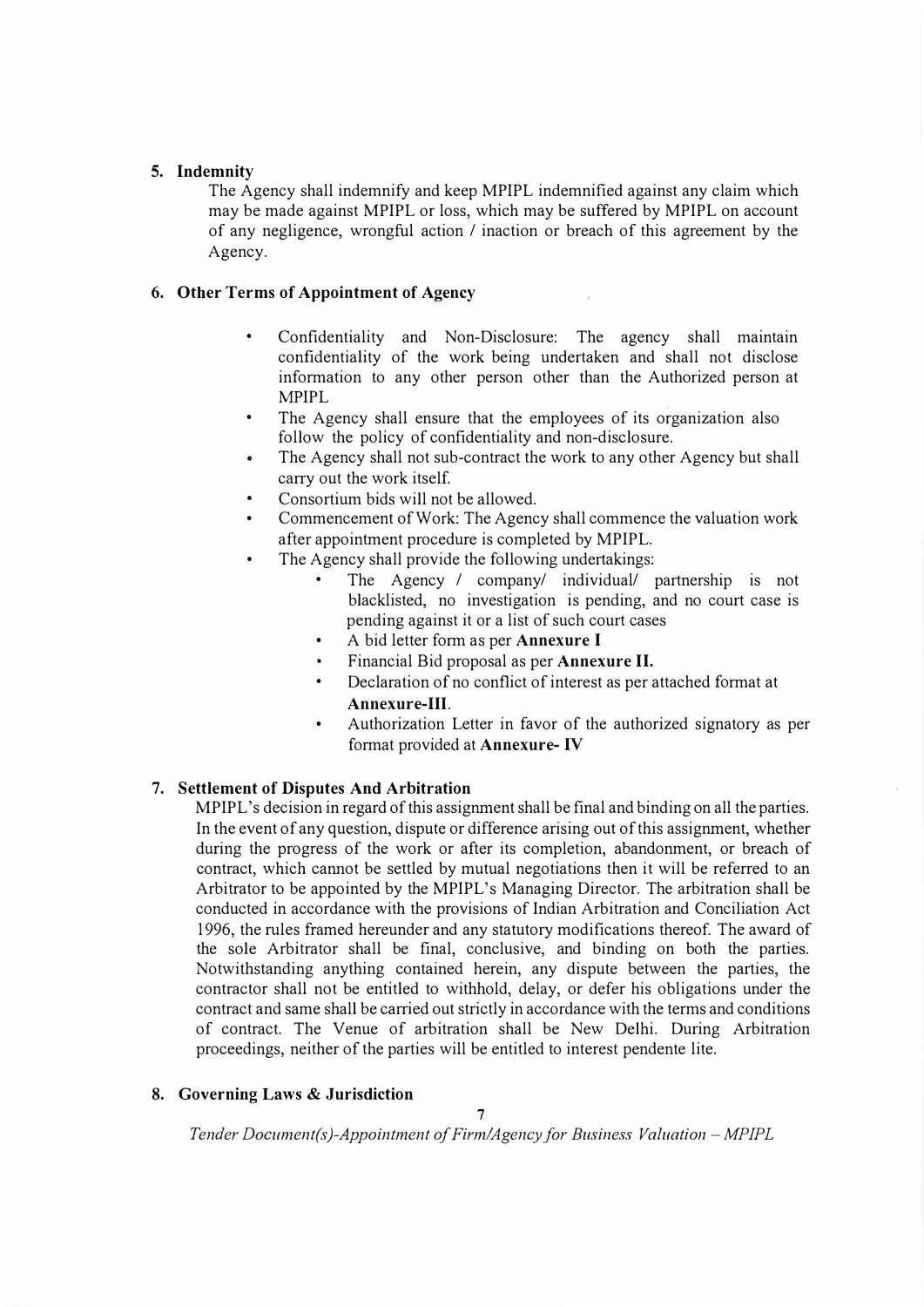This assignment shall be governed by Indian Laws and Courts at New Delhi shall have the exclusive jurisdiction of the subject matter.

#### **CHAPTER IV**

#### **INSTRUCTIONS TO BIDDERS**

#### **1. Cost of Bidding**

The Bidder shall bear all costs associated with the preparation, submission, and processing of its bid, and MPIPL will in no case be responsible or liable for those costs, regardless of the conduct or outcome of the bidding process.

#### **2. Selection Process**

- 2.1 The selection of the bidder will be made based on the applicants meeting of the required criterion / qualification and the lowest bid. The selection committee amongst other consideration will also follow Cost Based Selection (CBS) approach. A selection committee, formed by MPIPL will review and analyze all bids in order to rate the bids. A presentation may be requested to the bidder by MPIPL and failure to make the presentation, if requested, may lead to the bid being rejected.
- 2.2 During the evaluation process, MPIPL reserves the right to request additional information or clarification from bidders. Such request and response to the same shall be purely of a clarifying nature, with no impact on the substantive content, quality or cost of the services offered. The terms and conditions in this tender document shall prevail unless otherwise modified by MPIPL as an Addendum to this tender document, which will be available on its website. MPIPL reserves the right to reject, in whole or in part, any bid, which does not comply with such terms and conditions.
- 3. In case more than one Agency submit bids at the same rate, such agencies shall be considered for appointment for undertaking the task subject to satisfaction of the required criterion / qualification and the selection in such case will be at MPIPL own discretion, which shall be binding on the bidders.

#### **4. Period of Validity of Bids**

Bids shall remain valid for a period of 60 days, from the due date of bid submission. In exceptional circumstances, MPIPL may solicit Bidder's consent to an extension of the period of validity. The request and the responses thereto shall be made in writing.

#### **5. Format and Signing of Bid**

The Bidder shall prepare an original and one copy of the bid, clearly marking each "ORIGINAL" and" "COPY". In the event of any discrepancy between them, the original shall govern. The original and the copy of the bid shall be typed or written in indelible ink and shall be signed by the bidder or by a person duly authorized to bind the bidder to the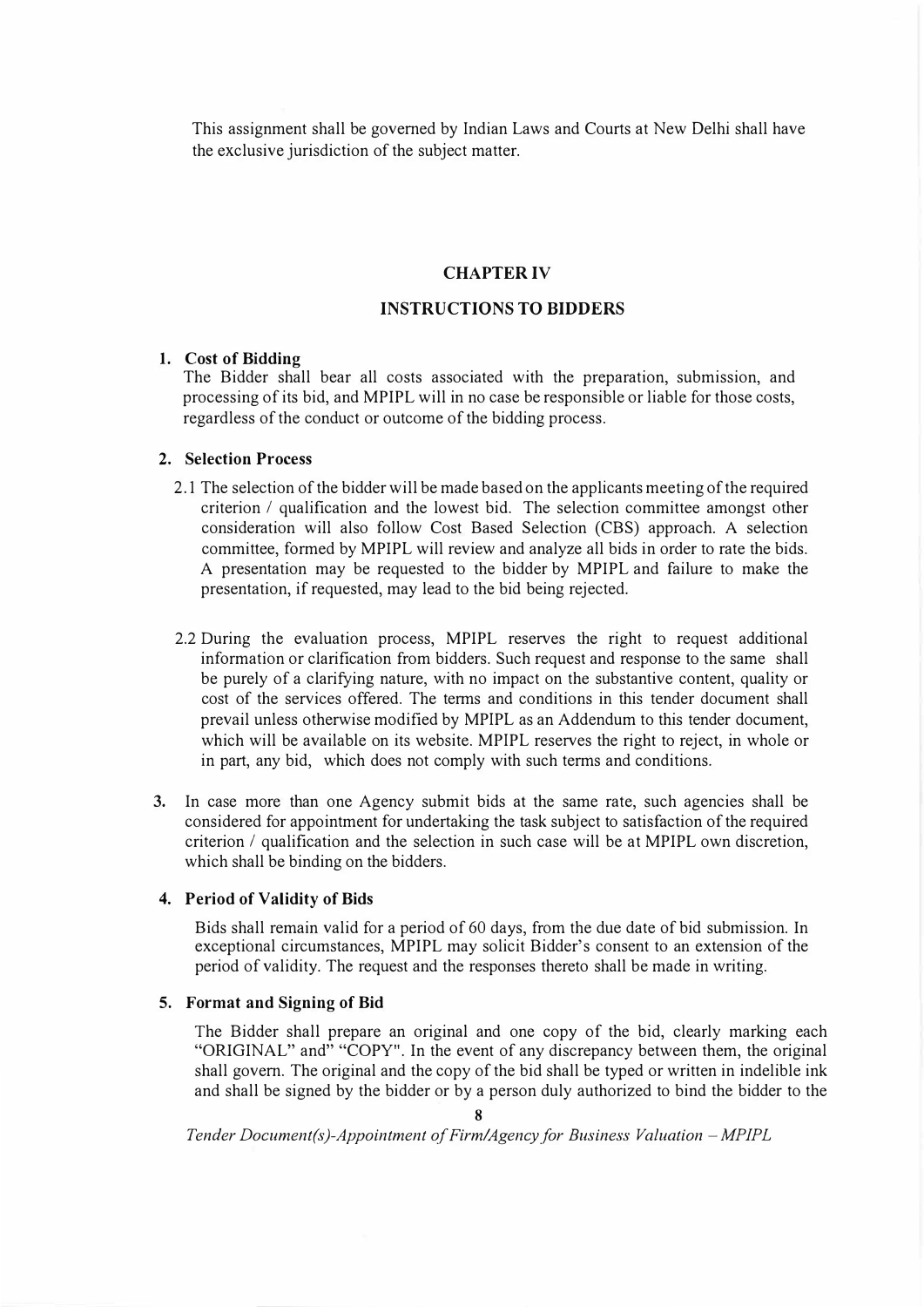Bid. The person signing the bid shall initial all pages of the bid, except for un-amended printed literature. Any interlineations, erasures, or overwriting shall be valid only if they are initialed by the person signing the bid. All pages of the bid should be serially numbered.

#### **6. Sealing and Marking of Bid**

Bidder shall submit their bids in sealed envelope superscribed with "Bid for Appointment of Finn/Agency for Business Valuation" and addressed to "The Company Secretary" at the address mentioned in this tender document. The envelope shall indicate the name and address of the bidder to enable the bid to be returned unopened in case it is declared "late". If the envelope is not sealed and marked as required, MPIPL will assume no responsibility for the bid's misplacement or premature opening.

#### **7. Bid Due Date**

Bid must be received by MPIPL at the address given in Invitation to Bid **not later than 2:00 P.M. [1ST] on July 1st, 2022.** Bids received after this deadline will be rejected and returned to the bidder unopened. MPIPL may, at its discretion, extend the bid due date which shall be duly communicated, in which case, all rights and obligations of MPIPL and the Bidder, previously subject to the bid due date, shall thereafter be subject to the new bid due date or deadline as extended.

#### **8. Opening of Bids**

Bids will be opened on **July 4<sup>th</sup> 2022 at 03:00 P.M. [IST**] at the address given in Invitation to Bid. Bidder's representative (Maximum 2) may attend the bid opening on production of an authorization letter from the bidder.

#### **9. MPIPL's right to reject any or all Bids**

MPIPL reserves the right to reject any Bid, and to annul the bidding process and reject all bids at any time, without thereby incurring any liability to the affected Bidder(s) or any obligation to inform the affected Bidder(s) of the grounds for such decision.

#### **10. Notification of Successful Bidder(s) and Acceptance by Successful Bidder(s)**

Prior to expiration of the period of Bid validity, MPIPL will notify the successful Bidder in writing that its Bid has been accepted by issuance of Letter of Award (LOA). The Letter of Acceptance will constitute the formation of a Contract until the formal Contract agreement has been signed. Within 7 days of receipt of such intimation, the Successful Bidder shall countersign the LOA and give its acceptance to MPIPL.

#### I I. **Contract agreement**

The successful Bidder shall execute a formal contract with the MPIPL within 07 days from the date of issue of Letter of Award.

# **For MMTC - PAMP India Private Limited**

**Sd/- Aparajita Johari, Company Secretary**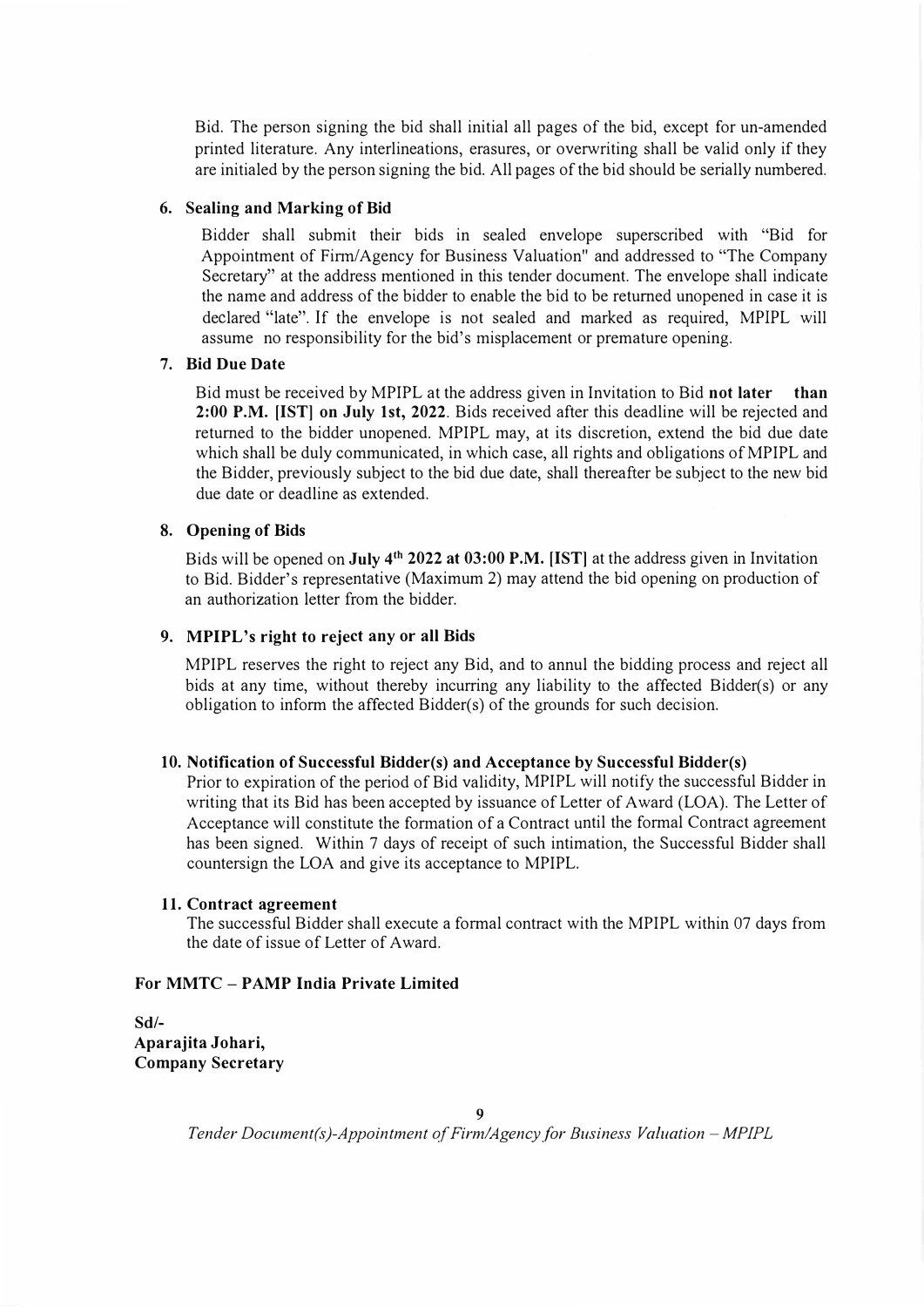### **CHAPTER V**

### **FORMATS**

#### **ANNEXUREI**

#### **Bid Letter Form**

From

(Registered name and address of the Bidder.)

To

The Company Secretary, MMTC - PAMP INDIA PRIVATE LIMITED, A-13, Second Floor, Green park (Main), Aurobindo Marg, New Delhi-16.

Sir/Madam,

Having examined the bidding documents, we the undersigned, offer to provide the services including all additional services associated thereto, as detailed in the bidding document in response to your Request for Proposal No. MPIPL/001/June/2022 dated June 11, 2022.

We declare that we comply with all the terms and conditions specified in this RFP document and that our bid offer will be rejected in case of any deviation from tender terms in our bid offer.

We undertake to:

1. Maintain validity of the Bid for a period of 60 days from the date of Bid opening as specified in the bidding document, which shall remain binding upon us and may be accepted at any time before the expiration of that period.

2. Execute all contractual documents and provide all securities & guarantees as required in the bid document (and as amended from time to time).

3. Comply with this bid including any amendment thereof, together with your written acceptance and your notification of award, shall constitute a binding Contract on us.

Dated this \_\_\_\_\_ day of \_\_\_\_\_\_\_\_\_\_.

#### **Signature and Seal of Bidder**

(Signatures with name, address and designation of a duly authorized person authorized to sign on behalf of the bidder)

Witness: ..................... .

(Signatures with name, address)

**IO**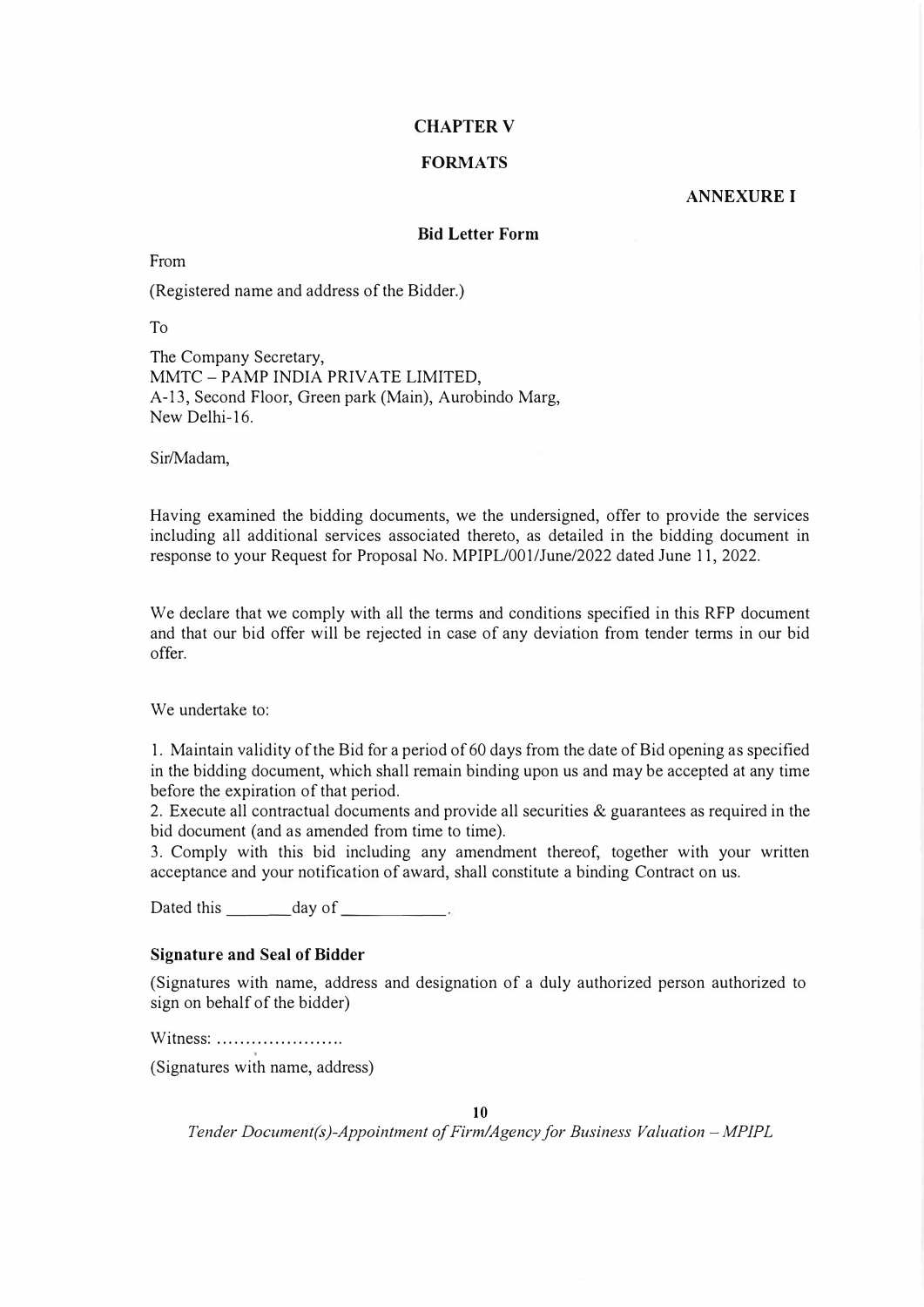# **Financial Bid Proposal**

#### **Business Valuation of the Company**

| S.No. | <b>Particulars</b>                                                                                                                                                                                                                                          | <b>Quoted Fee in INR</b> |
|-------|-------------------------------------------------------------------------------------------------------------------------------------------------------------------------------------------------------------------------------------------------------------|--------------------------|
|       |                                                                                                                                                                                                                                                             | (Rs.)                    |
|       | All-inclusive Lump sum fee (including all expenses,<br>etc.) for the entire scope of work covered under the<br>Terms of Reference on a FIRM price basis (with no<br>escalation provision whatsoever) valid till the complete<br>execution of the assignment |                          |

*Please Note: Goods and Service Tax, if any, will be paid extra at the applicable rates and is not to be included in the quoet above. In case of any discrepancy in Fee between figures and the amount mentioned in Words, the Fee mentioned in Words shall be taken into cognizance.* 

(Signature of the authorized person with stamp)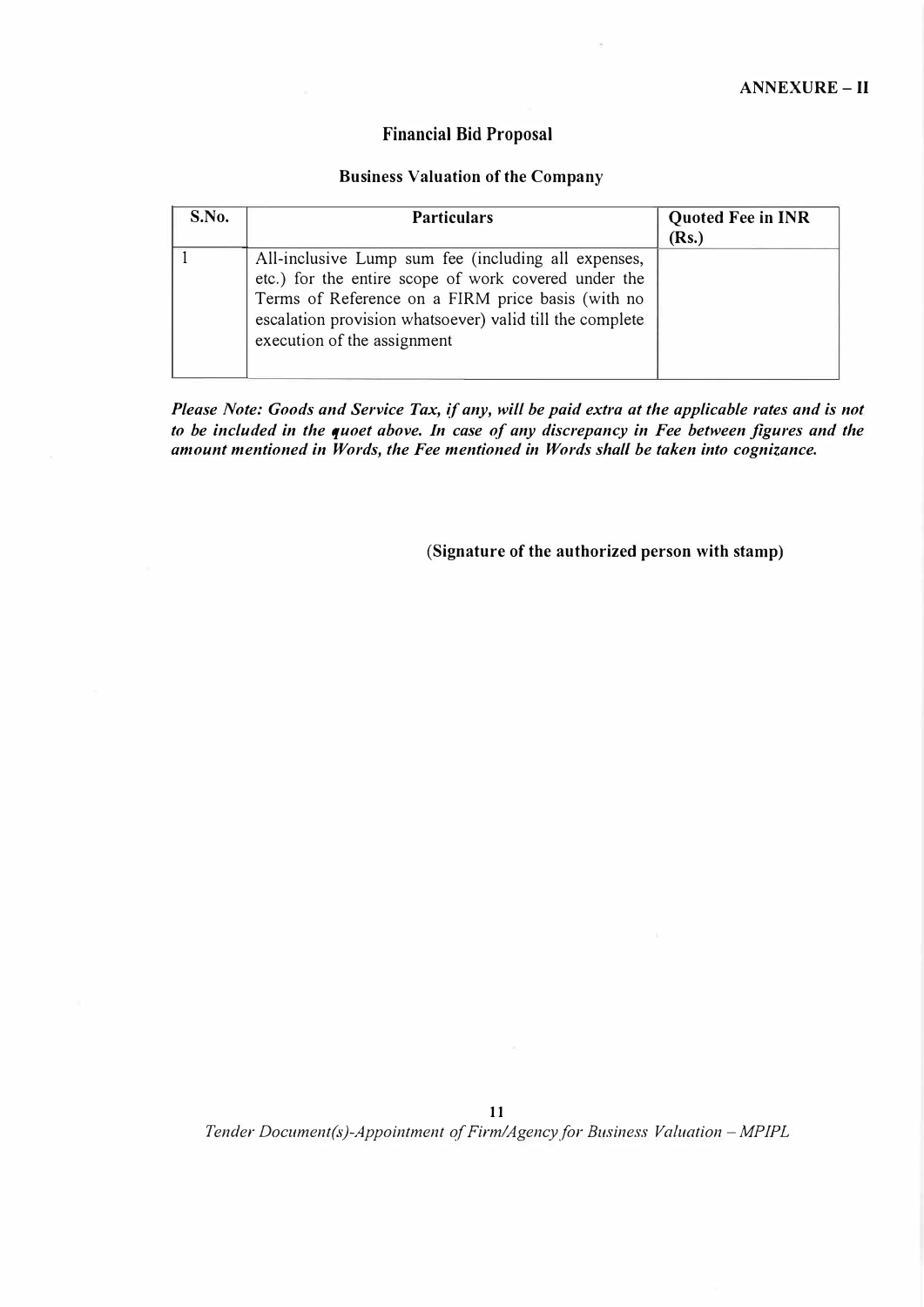# **ANNEXURE-ill**

# **DECLARATION FOR NO CONFLICT OF INTEREST**

It is certified that as on date no conflict of interest exists, with any other organization, department or party( ies) with respect to the nature of work we (Applicant) are applying for and that during the assignment we will not undertake any assignment/wor<sup>k</sup>/job which may adversely affect the interest of the client

| Signature |  |
|-----------|--|
|           |  |

Name --------

Designation\_\_\_\_\_\_\_

Stamp \_\_\_\_\_\_\_ \_

Place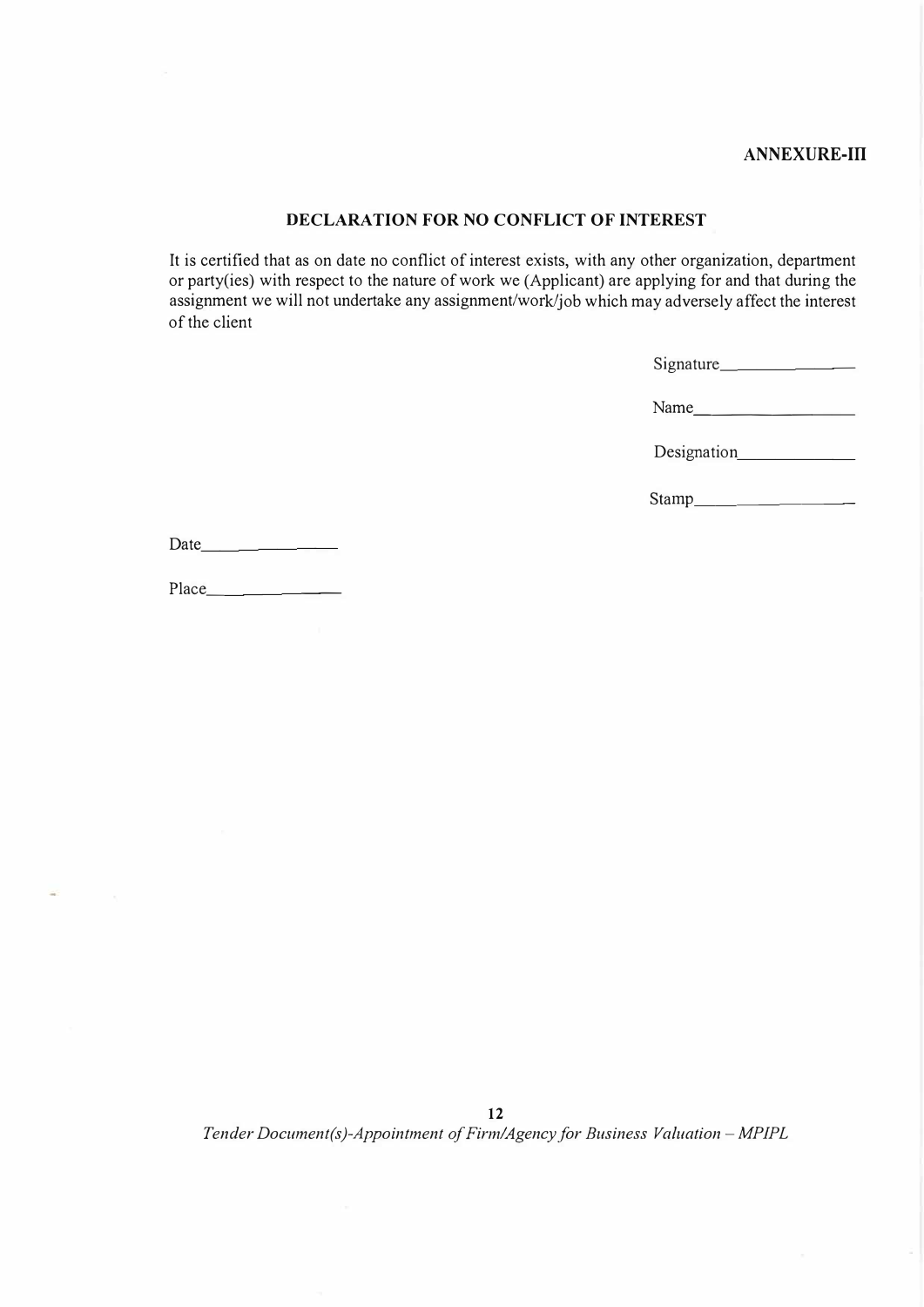#### **ANNEXURE** - IV

# **AUTHORISATION LETTER**  (ON THE LETTER HEAD OF THE ORGANIZATION/FIRM)

I \_\_\_\_\_\_\_\_ certify that I am \_\_\_\_\_\_\_\_\_ of the Organization, organized under the laws of  $\qquad \qquad$  and that  $\qquad$ who signed the above Proposal is authorized to bind the organization by authority of its governing body.

Signature:

Full Name:

Address:

(Company Seal)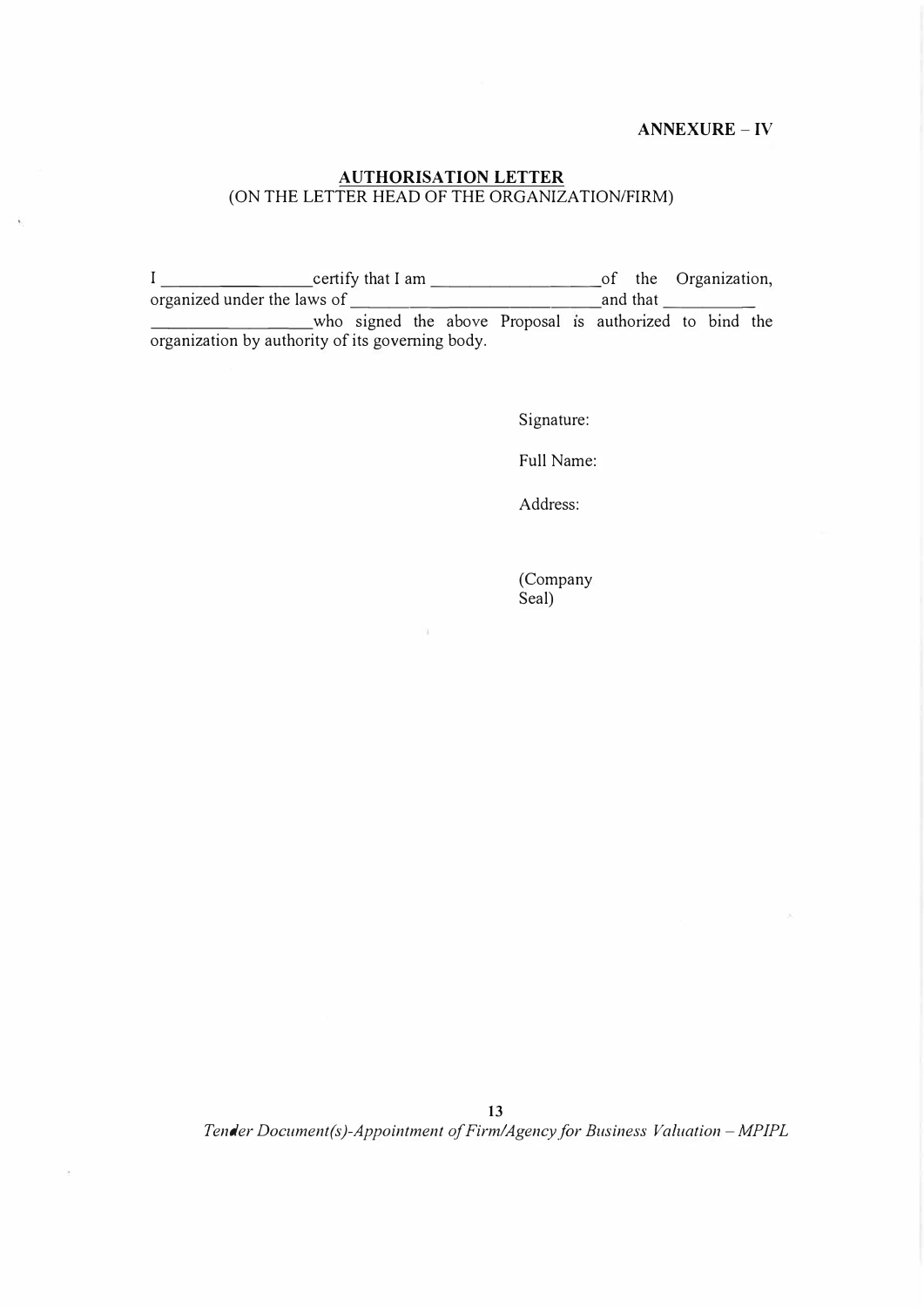# **PRO FORMA OF BANK GUARANTEE FOR ADVANCE PAYMENT**

(TO BE STAMPED IN ACCORDANCE WITH STAMP ACT)

The non-judicial stamp paper should be in the name of issuing bank

Ref:\_\_\_\_\_\_\_ Bank Guarantee: \_\_\_\_\_ \_

Date: Dear Sir,

In consideration of MIS MMTC - PAMP INDIA PRIVATE LIMITED (Hereinafter referred as the 'Company', which expression shall, unless repugnant to the context or meaning thereof, include its successors, administrators, and assigns), having awarded to M/s. (hereinafter referred to as the 'Agency' which expression shall unless repugnant to the context or meaning thereof, include its successors, administrators, executors and assigns), an Assignment by issue of Company's Letter of Award No. \_\_\_\_\_ dated \_\_\_\_\_\_\_\_\_\_\_\_ and the same having been unequivocally accepted by the Agency, resulting in an Assignment valued at for carrying out valuation of \_\_\_\_\_ (Project name)

(hereinafter called the 'Assignment') and the Company having agreed to make an advance payment to the Agency for performance of the above Assignment amounting to \_\_\_\_\_ (in words and figures) as an advance against Bank Guarantee to be furnished by the Agency.

We (Name of the Bank) having its Head Office at (hereinafter referred to as the Bank), which expression shall, unless repugnant to the context or meaning thereof, include its successors, administrators executors and assigns) do hereby guarantee and undertake to pay the Company immediately on demand any or, all monies payable by the Agency to the extent of as aforesaid at any time up to  $\omega$  without any

demur, reservation, contest, recourse or protest and/or without any reference to the Agency. Any such demand made by the Company on the Bank shall be conclusive and binding notwithstanding any difference between the Company and the Agency or any dispute pending before any Court, Tribunal, Arbitrator or any other authority. We agree that the guarantee herein contained shall be irrevocable and shall continue to be enforceable till the Company discharges this guarantee.

The Company shall have the fullest liberty without affecting in any way the liability of the Bank under this Guarantee, from time to time to vary the advance or extend the time for performance of the Assignment by the Agency. The Company shall have the fullest liberty without affecting this guarantee, to postpone from time to time the exercise of any powers vested in them or of any right which they might have against the Agency and to exercise the same at any time in any manner, and either to enforce or to forbear to enforce any convenience, contained or implied, in the Letter of Award issued by the Company to the Agency any other course or remedy or security available to the Company. The Bank shall not be relieved of its obligations under these present by any exercise by the Company of its liberty with reference to the matters aforesaid or any of them or by reason of any other act or forbearance or other acts of omission or commission on the part of the Company or any other indulgence shown by the Company or by any other matter or thing whatsoever which under law would but for this provision have the effect of relieving the Bank.

The Bank also agrees that the Company at its option shall be entitled to enforce this Guarantee against the Bank as a principal debtor, in the first instance without proceeding against the Agency and notwithstanding any security or other guarantee that the Company may have in relation to the Agency's liabilities.

Notwithstanding anything contained herein above our liability under this guarantee is limited to and it shall remain in force up to and including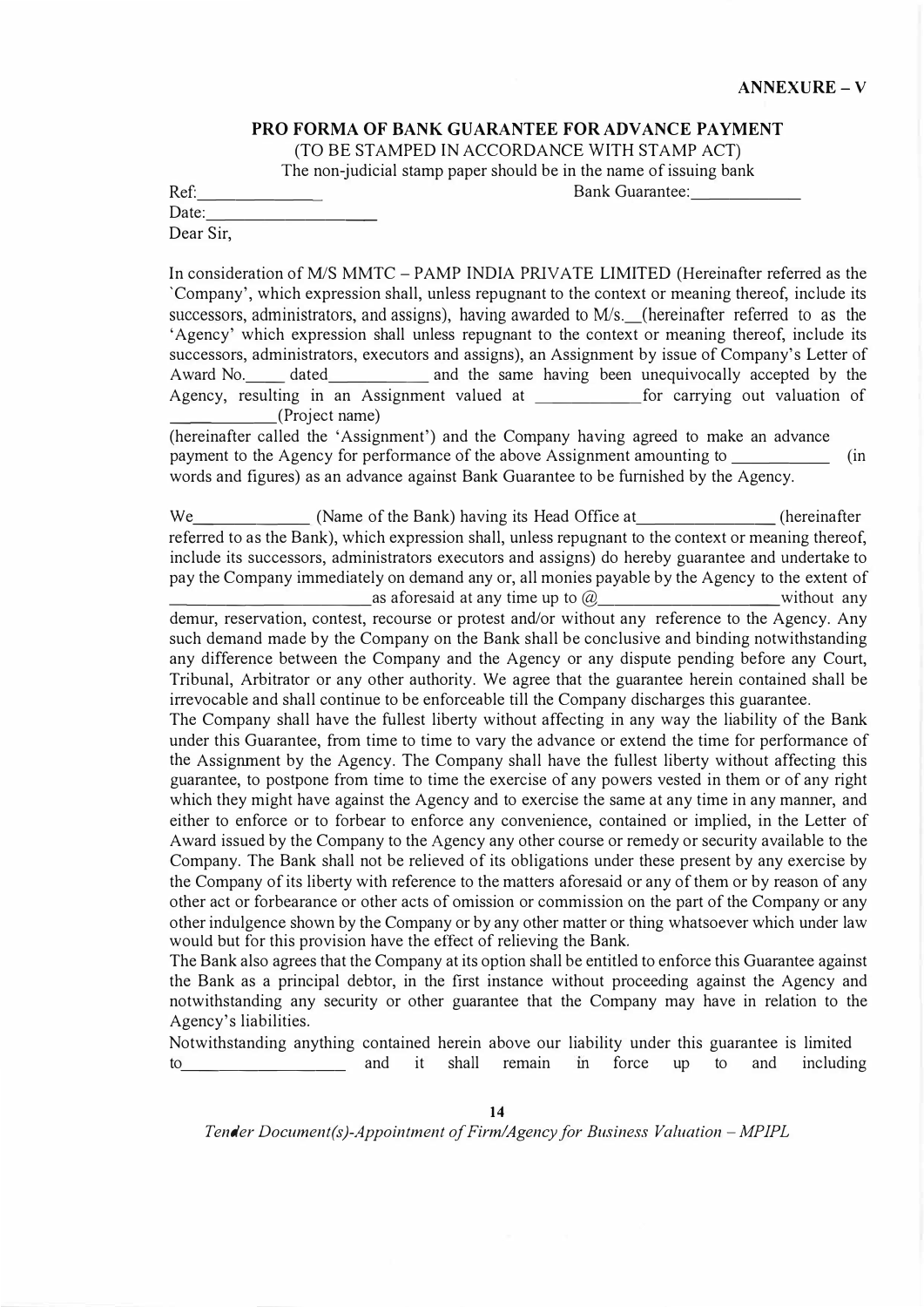| @<br>such<br>M/s. | period                                                                        | (not)<br><u> 1980 - Jan Jan James Harry Barnett (</u> | exceeding | one |  |             |                                         | and shall be extended from time to time for<br>year), as may be desired<br>on whose behalf this guarantee has been given. | by |
|-------------------|-------------------------------------------------------------------------------|-------------------------------------------------------|-----------|-----|--|-------------|-----------------------------------------|---------------------------------------------------------------------------------------------------------------------------|----|
| Date              |                                                                               | this $\qquad \qquad$                                  |           |     |  |             |                                         | day of 2022 at                                                                                                            |    |
|                   | y.                                                                            |                                                       |           |     |  |             |                                         |                                                                                                                           |    |
| <b>WITNESS</b>    |                                                                               |                                                       |           |     |  |             |                                         |                                                                                                                           |    |
|                   | (Signature)                                                                   |                                                       |           |     |  | (Signature) |                                         |                                                                                                                           |    |
|                   | (Name)                                                                        |                                                       |           |     |  | (Name)      |                                         |                                                                                                                           |    |
|                   | (Official Address)                                                            |                                                       |           |     |  |             | Designation (With Bank Stamp)           |                                                                                                                           |    |
|                   |                                                                               |                                                       |           |     |  |             | Attorney/signature No. ________ Dated _ |                                                                                                                           |    |
|                   | Strike out, whichever is not applicable                                       |                                                       |           |     |  |             |                                         |                                                                                                                           |    |
|                   | $\omega$ The date will be 6 (six) months from the<br>date of Letter of Award. |                                                       |           |     |  |             |                                         |                                                                                                                           |    |

Note: l The stamp papers of appropriate value shall be purchased in the name of bank who issues the 'Bank Guarantee'.